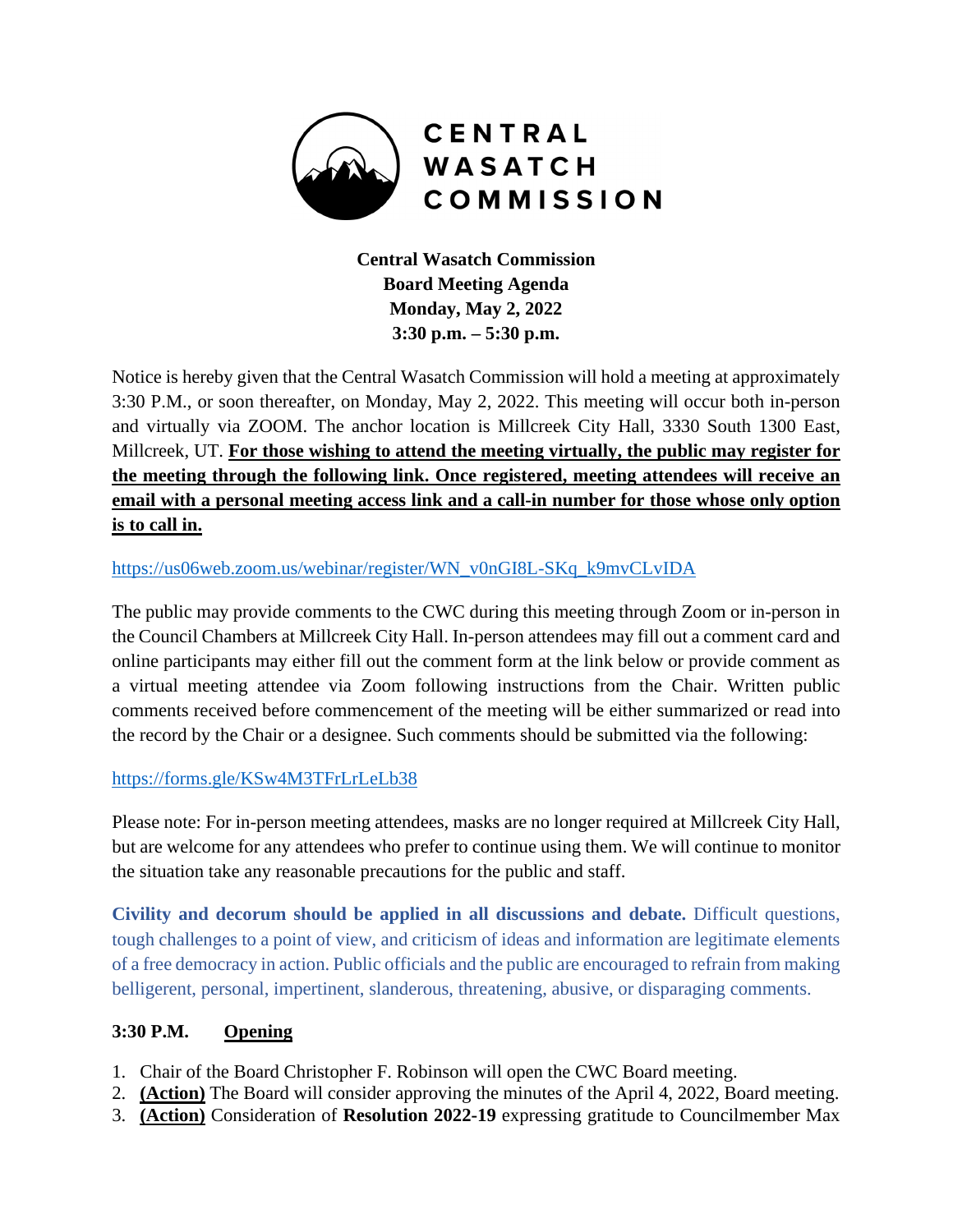Doilney for his work and service to the Central Wasatch Commission.

# **3:40 P.M. CLOSED SESSION**

Chair Robinson will invite the Board to commence a closed session for the purposes for to discuss the character, professional competence or physical or mental health of an individual as authorized by UTAH CODE ANN. 52-4-205(1)(a).

## **4:15 P.M. CLOSED SESSION ENDS**

## **4:15 P.M. CWC BOARD MEETING RECONVENES**

## **4:15 P.M. Central Wasatch Commission Leadership and Compensation**

Chair Robinson will lead the Board in a discussion regarding leadership of the Central Wasatch Commission in light of the pending June 30, 2022 retirement of current Executive Director Ralph Becker.

## **4:30 P.M. Stakeholders Council Update**

Stakeholders Council leadership will provide a monthly update to the Board.

## **4:40 P.M. Committees and Projects**

#### Executive/Budget/Audit Committee

CWC Treasurer/Secretary Jeff Silvestri will update the board on the tentative budget for FY 22/23 (copy included in the meeting packet) for action at end of the meeting.

#### **4:50 P.M. Public Comment**

## **5:00 P.M. Commissioner Comment**

## **5:10 P.M. Action Items**

- 1. Consideration of **Resolution 2022-20** Approving Entry into Independent Contractor Agreements for Legal, Financial, Auditing, Lobbying and Transcription Services.
- 2. Consideration of **Resolution 2022-21** Approving Entry into the Third Amendment to an Interlocal Cooperation Agreement with Utah State University for a Visitor Use Study for Big and Little Cottonwood Canyons.
- 3. Consideration of **Resolution 2022-22** Approving Entry into the Fourth Amendment to an Interlocal Cooperation Agreement with the University of Utah for the Environmental Dashboard.
- 4. Consideration of **Resolution 2022-23** Tentatively Adopting a Tentative Budget for the Period of 1 July 2022 through 30 June 2023; Providing for Public Inspection of Such Budget; Establishing the Time and Place of Public Hearing to Consider Adoption of Such Budget; and Providing for Publication of Such Public Hearing.
- 5. Consideration of **Resolution 2022-24** Approving Execution and Delivery of a "Public Entity Resolution" to the Office of the Utah State Treasurer.